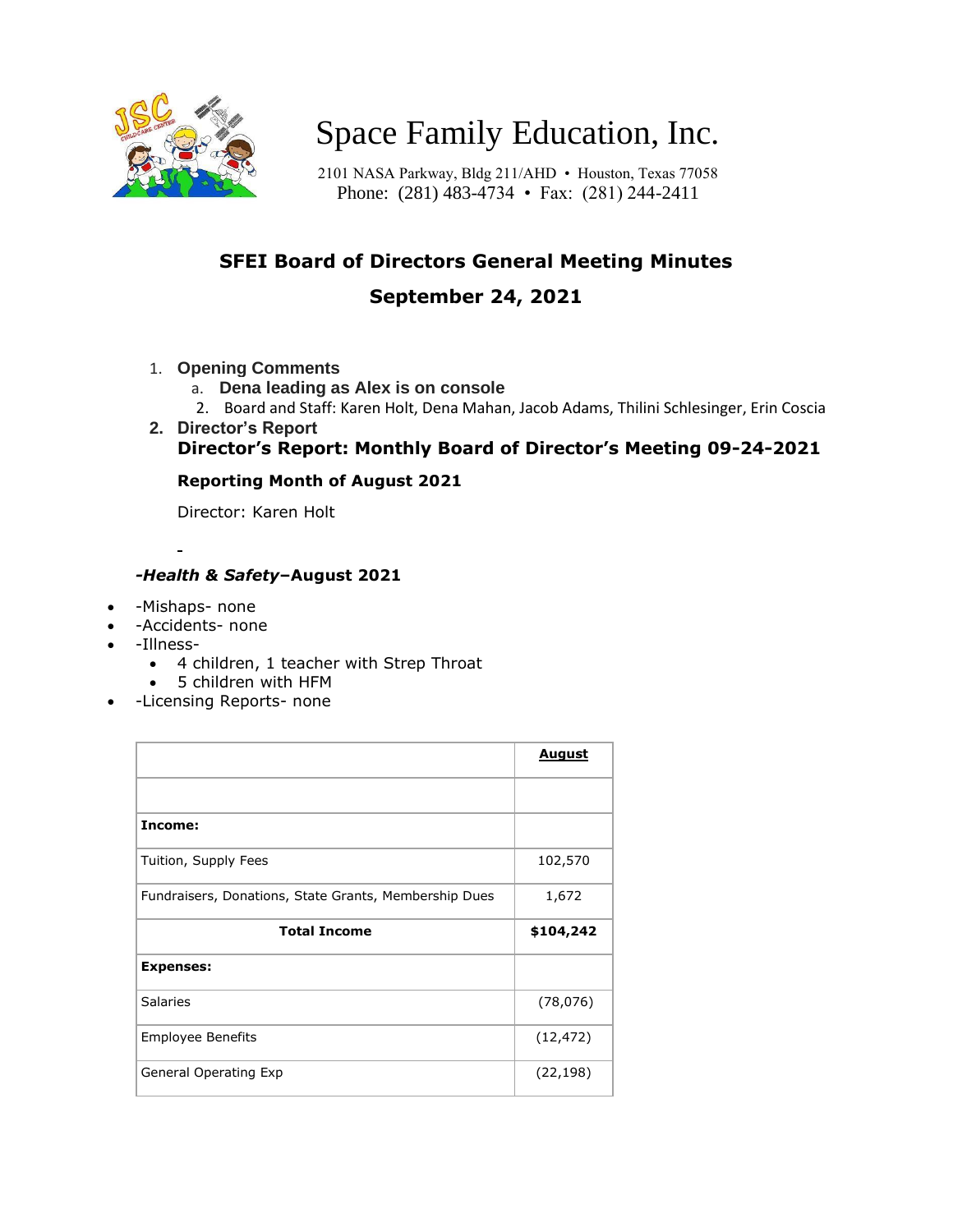| <b>Total Expenses:</b>    | (\$112,746) |
|---------------------------|-------------|
| <b>Net Excess/Deficit</b> | (8,504)     |

#### *-Financial* **–**

- Yearly supply expenses hit in August and September
- Received Federal Child Care Relief Fund check, awaiting approval for deposit

#### *-Operations* **–**

- Continuing to operate under JSC COVID guidelines, including all adults wearing masks
- Staff wearing KN95 masks
- Continuing to follow JSC Return to Site after illness: 7-10 days post symptoms
- Staff are either vaccinated for COVID-19 or testing weekly for it.

#### *-Enrollment- Current*

- 09/24/2021 116 (137) 84.6% up from (111) 81% in August
- Openings in PreK 4's

#### *-Staff-* **August 2021**

- Professional Development: August classroom walk throughs:
	- Cleanliness, Clutter, Child Centered
	- Continued COVID guidance/expectations

#### *-Special Events-* **August 2021**

- End of Summer parties
- Dino Rocks fun fossil presentation in the playroom
- Mad Science learning fun on the front patio
- Open House Week

#### *-Looking Ahead-* **Fall 2021**

- Parent Involvement in Halloween Fun Day
- Scheduling Field Trips for PreK 3's and 4's
- Teacher Training Day October 11

#### • **Financial Report**

- Still under what we budgeted for enrollment, would like to get enrollment up. Voting soon on how to spend extra PPE funds. We received the childcare relief funds as well
- We do keep some money in the emergency fund, but as a non profit, we have to spend a certain amount to keep our excess/deficit within non profit guidelines, so we are looking at projects to fund at the school.
- **Special Topics**
	- None
- **Action Items Status**